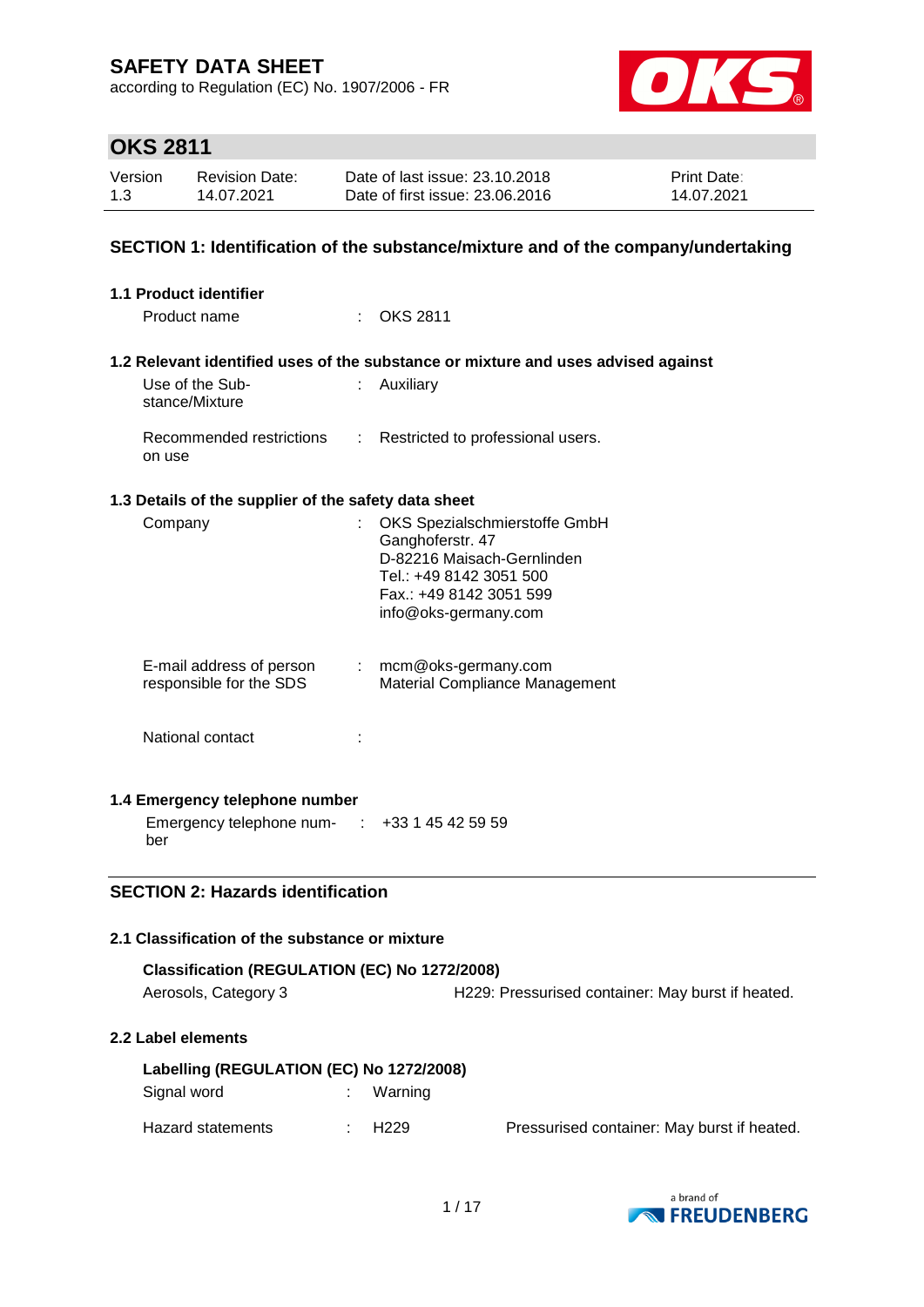according to Regulation (EC) No. 1907/2006 - FR



# **OKS 2811**

| Version<br>1.3 | <b>Revision Date:</b><br>14.07.2021 | Date of last issue: 23.10.2018<br>Date of first issue: 23,06,2016 |                                                                                                      | <b>Print Date:</b><br>14.07.2021 |
|----------------|-------------------------------------|-------------------------------------------------------------------|------------------------------------------------------------------------------------------------------|----------------------------------|
|                | Precautionary statements            | <b>Prevention:</b>                                                |                                                                                                      |                                  |
|                |                                     | P <sub>210</sub>                                                  | Keep away from heat, hot surfaces, sparks,<br>open flames and other ignition sources. No<br>smoking. |                                  |
|                |                                     | P <sub>251</sub>                                                  | Do not pierce or burn, even after use.                                                               |                                  |
|                |                                     | Storage:                                                          |                                                                                                      |                                  |
|                |                                     | $P410 + P412$                                                     | Protect from sunlight. Do not expose to<br>temperatures exceeding 50 $^{\circ}$ C/ 122 $^{\circ}$ F. |                                  |

#### **Additional Labelling**

EUH208 Contains Sodium Cocoamphopropionate. May produce an allergic reaction. 0,18 % by mass of the contents are flammable.

#### **2.3 Other hazards**

This substance/mixture contains no components considered to be either persistent, bioaccumulative and toxic (PBT), or very persistent and very bioaccumulative (vPvB) at levels of 0.1% or higher.

#### **SECTION 3: Composition/information on ingredients**

#### **3.2 Mixtures**

Chemical nature : Active substance with propellant Aqueous solution **Solvent** 

#### **Components**

| Chemical name                   | CAS-No.<br>EC-No.<br>Index-No.<br>Registration number | Classification                                                    | Concentration<br>limits<br>M-Factor<br><b>Notes</b>           | Concentration<br>(% w/w) |
|---------------------------------|-------------------------------------------------------|-------------------------------------------------------------------|---------------------------------------------------------------|--------------------------|
| dinitrogen oxide                | 10024-97-2<br>233-032-0                               | Ox. Gas1; H270<br>Press. GasLique-<br>fied gas; H280              |                                                               | $>= 1 - 10$              |
| Sodium Cocoampho-<br>propionate | 946-533-0<br>01-2120750377-50-<br>XXXX                | Eye Dam.1; H318<br>Skin Sens.1; H317                              |                                                               | $>= 0,1 - 1$             |
| sodium N-<br>lauroylsarcosinate | 137-16-6<br>205-281-5<br>01-2119527780-39-<br>XXXX    | Acute Tox.2; H330<br><b>Skin Irrit.2; H315</b><br>Eye Dam.1; H318 | > 34.5%<br>Acute Tox.2,<br>H <sub>330</sub><br>$> 0 - 34.5 %$ | $>= 0.1 - 1$             |

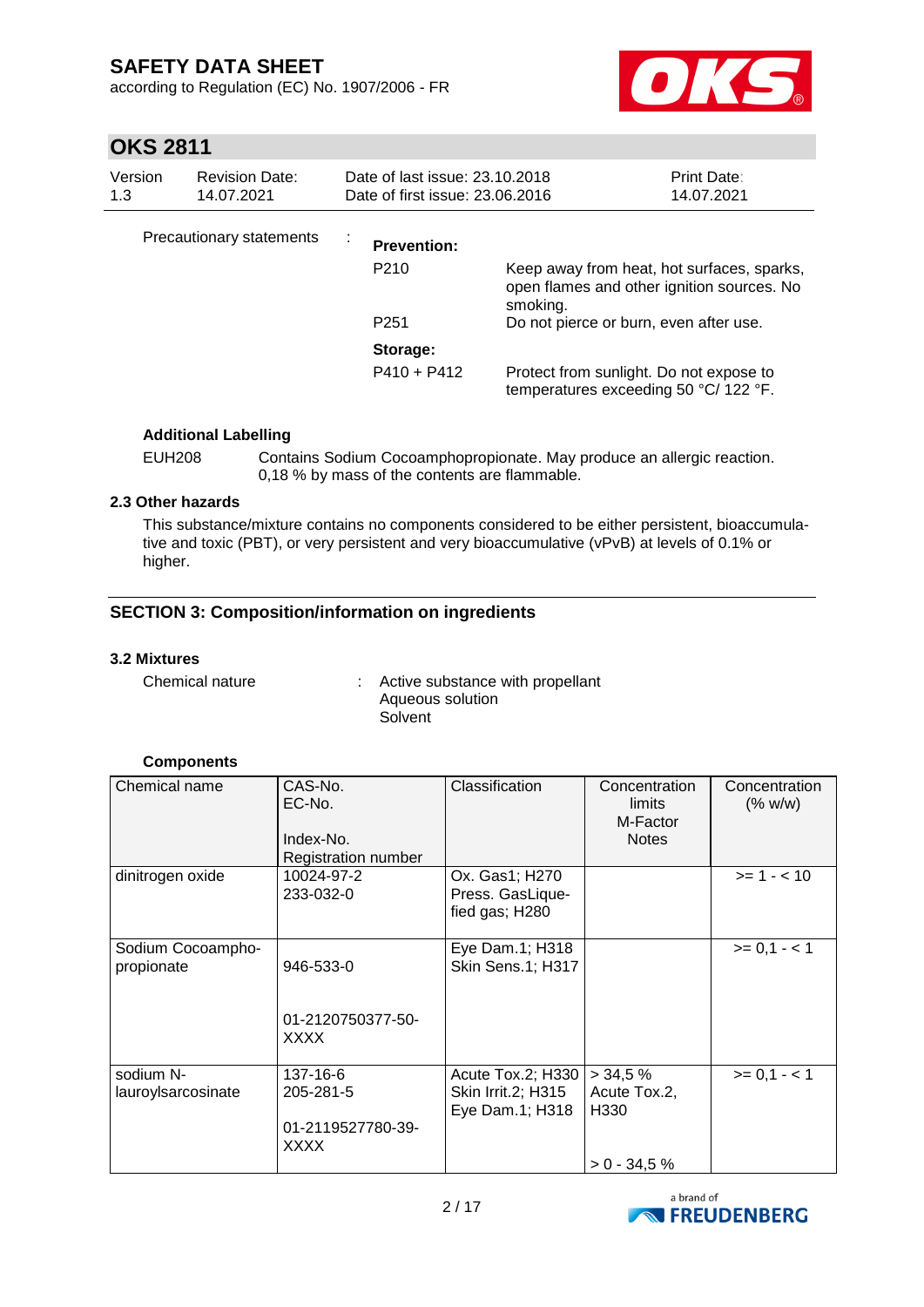according to Regulation (EC) No. 1907/2006 - FR



# **OKS 2811**

| Version<br>1.3                                              | <b>Revision Date:</b><br>14.07.2021           |                         | Date of last issue: 23.10.2018<br>Date of first issue: 23.06.2016          | Print Date:<br>14.07.2021   |                 |  |
|-------------------------------------------------------------|-----------------------------------------------|-------------------------|----------------------------------------------------------------------------|-----------------------------|-----------------|--|
|                                                             |                                               |                         |                                                                            | Acute Tox.4,<br>H332        |                 |  |
|                                                             |                                               |                         |                                                                            | $> 30 \%$<br>Eye Dam.1,     |                 |  |
|                                                             |                                               |                         |                                                                            | $1 - 30 \%$<br>Eye Irrit.2, |                 |  |
|                                                             |                                               |                         |                                                                            | $> 30 \%$<br>Skin Irrit.2,  |                 |  |
|                                                             |                                               |                         |                                                                            |                             |                 |  |
|                                                             |                                               |                         |                                                                            |                             |                 |  |
| Amines, coco alkyl-<br>dimethyl, N-oxides<br>$\blacksquare$ | the first project of the first project of the | 61788-90-7<br>263-016-9 | Skin Irrit.2; H315<br>Eye Dam.1; H318<br>Aquatic Acute1;<br>H400<br>$\sim$ |                             | $>= 0.1 - 0.25$ |  |

For explanation of abbreviations see section 16.

#### **SECTION 4: First aid measures**

#### **4.1 Description of first aid measures**

| If inhaled              | : Remove person to fresh air. If signs/symptoms continue, get<br>medical attention.<br>Keep patient warm and at rest.<br>If unconscious, place in recovery position and seek medical<br>advice.<br>Keep respiratory tract clear.<br>If breathing is irregular or stopped, administer artificial respira-<br>tion. |
|-------------------------|-------------------------------------------------------------------------------------------------------------------------------------------------------------------------------------------------------------------------------------------------------------------------------------------------------------------|
| In case of skin contact | : Take off all contaminated clothing immediately.<br>Wash off immediately with soap and plenty of water.<br>Get medical attention immediately if irritation develops and<br>persists.<br>Wash clothing before reuse.<br>Thoroughly clean shoes before reuse.                                                      |
| In case of eye contact  | : Rinse immediately with plenty of water, also under the eyelids,<br>for at least 10 minutes.<br>If eye irritation persists, consult a specialist.                                                                                                                                                                |
| If swallowed            | Move the victim to fresh air.                                                                                                                                                                                                                                                                                     |

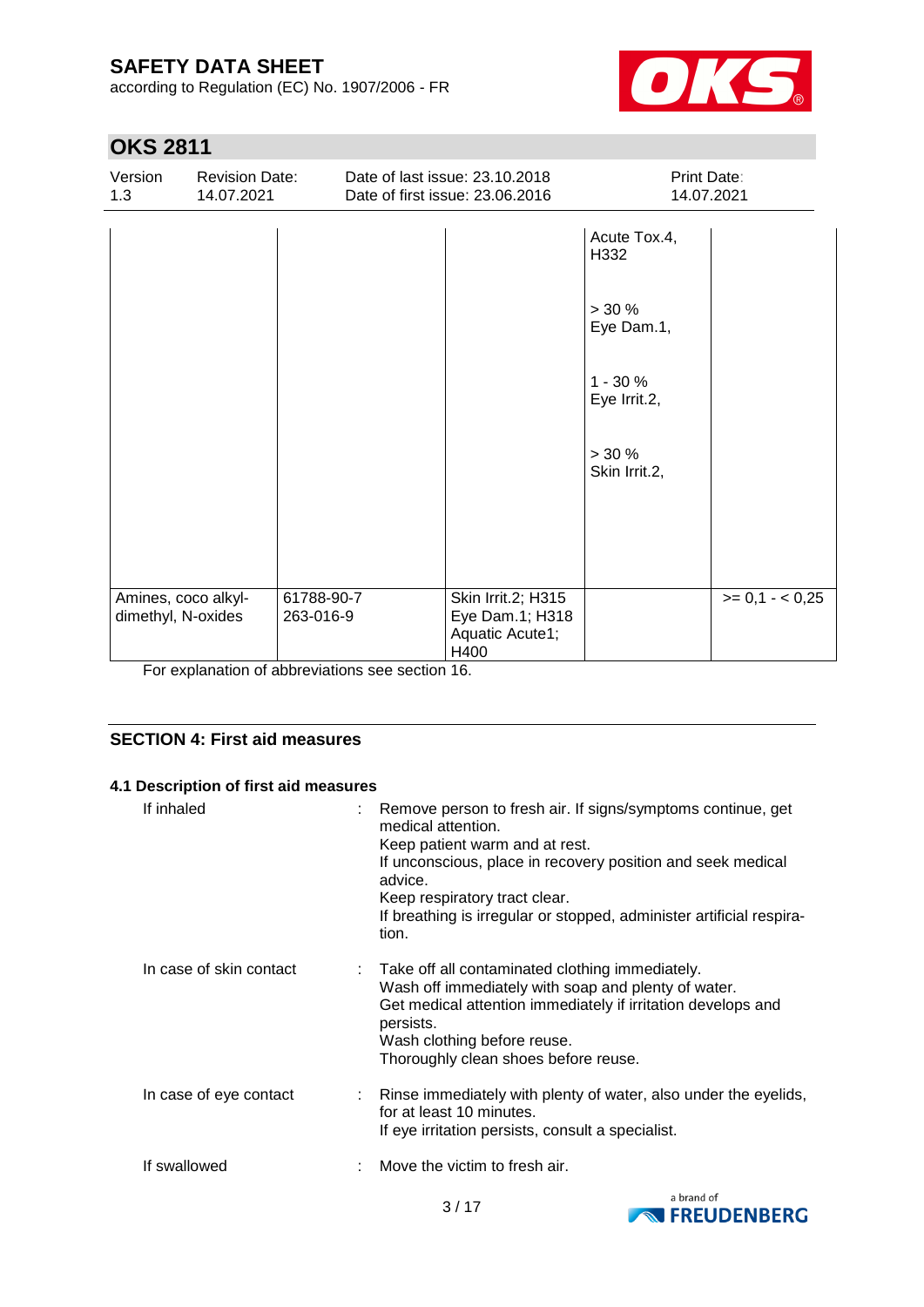according to Regulation (EC) No. 1907/2006 - FR



# **OKS 2811**

| Version<br>1.3                                                                 | <b>Revision Date:</b><br>14.07.2021     |  | Date of last issue: 23.10.2018<br>Date of first issue: 23.06.2016                                                     | <b>Print Date:</b><br>14.07.2021 |
|--------------------------------------------------------------------------------|-----------------------------------------|--|-----------------------------------------------------------------------------------------------------------------------|----------------------------------|
|                                                                                |                                         |  | Keep respiratory tract clear.<br>Do NOT induce vomiting.<br>Rinse mouth with water.                                   |                                  |
|                                                                                |                                         |  | 4.2 Most important symptoms and effects, both acute and delayed                                                       |                                  |
|                                                                                | Symptoms                                |  | Allergic appearance                                                                                                   |                                  |
| <b>Risks</b>                                                                   |                                         |  | May cause an allergic skin reaction.                                                                                  |                                  |
| 4.3 Indication of any immediate medical attention and special treatment needed |                                         |  |                                                                                                                       |                                  |
|                                                                                | Treatment                               |  | The first aid procedure should be established in consultation<br>with the doctor responsible for industrial medicine. |                                  |
|                                                                                | <b>CECTION 5: Eirofiabting moneures</b> |  |                                                                                                                       |                                  |

# **SECTION 5: Firefighting measures**

| 5.1 Extinguishing media                                   |    |                                                                                                                                                                                            |
|-----------------------------------------------------------|----|--------------------------------------------------------------------------------------------------------------------------------------------------------------------------------------------|
| Suitable extinguishing media                              |    | Use water spray, alcohol-resistant foam, dry chemical or car-<br>bon dioxide.                                                                                                              |
| Unsuitable extinguishing<br>media                         | ÷. | High volume water jet                                                                                                                                                                      |
| 5.2 Special hazards arising from the substance or mixture |    |                                                                                                                                                                                            |
| Hazardous combustion prod- : Carbon oxides<br>ucts        |    | Nitrogen oxides (NOx)                                                                                                                                                                      |
| 5.3 Advice for firefighters                               |    |                                                                                                                                                                                            |
| Special protective equipment :<br>for firefighters        |    | In the event of fire, wear self-contained breathing apparatus.<br>Use personal protective equipment. Exposure to decomposi-<br>tion products may be a hazard to health.                    |
| Further information                                       |    | Standard procedure for chemical fires.<br>Collect contaminated fire extinguishing water separately. This<br>must not be discharged into drains.<br>Cool containers/tanks with water spray. |

### **SECTION 6: Accidental release measures**

#### **6.1 Personal precautions, protective equipment and emergency procedures**

| Personal precautions | Evacuate personnel to safe areas.<br>÷.<br>Ensure adequate ventilation.<br>Do not breathe vapours or spray mist.<br>Refer to protective measures listed in sections 7 and 8.<br>Only qualified personnel equipped with suitable protective |
|----------------------|--------------------------------------------------------------------------------------------------------------------------------------------------------------------------------------------------------------------------------------------|
|                      | equipment may intervene.                                                                                                                                                                                                                   |

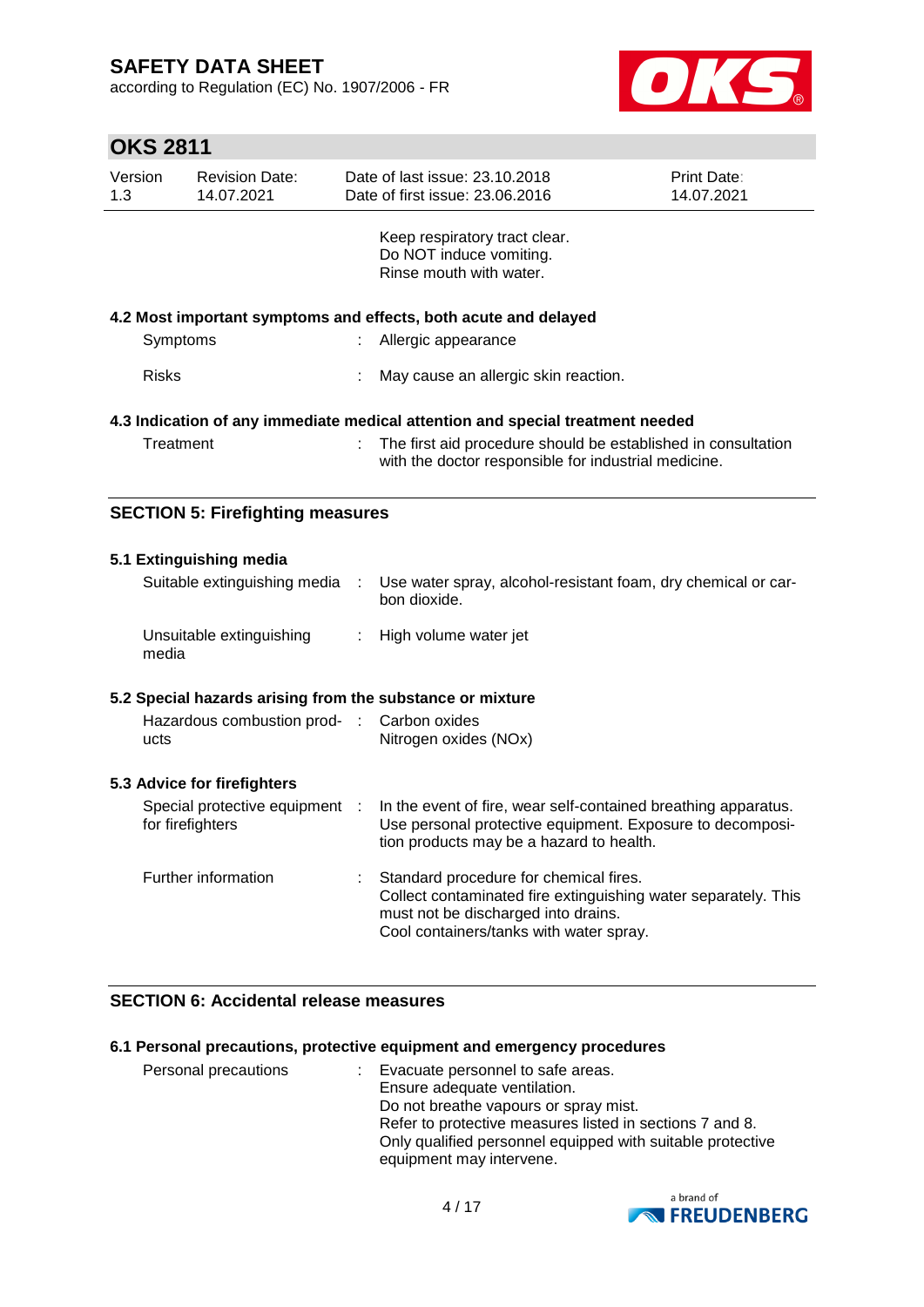according to Regulation (EC) No. 1907/2006 - FR



## **OKS 2811**

| Version | Revision Date: | Date of last issue: 23.10.2018  | <b>Print Date:</b> |
|---------|----------------|---------------------------------|--------------------|
| 1.3     | 14.07.2021     | Date of first issue: 23.06.2016 | 14.07.2021         |

#### **6.2 Environmental precautions**

| Environmental precautions                                | : Try to prevent the material from entering drains or water<br>courses.<br>Prevent further leakage or spillage if safe to do so.<br>Local authorities should be advised if significant spillages<br>cannot be contained. |
|----------------------------------------------------------|--------------------------------------------------------------------------------------------------------------------------------------------------------------------------------------------------------------------------|
| 6.3 Methods and material for containment and cleaning up |                                                                                                                                                                                                                          |

Methods for cleaning up : Contain spillage, and then collect with non-combustible absorbent material, (e.g. sand, earth, diatomaceous earth, vermiculite) and place in container for disposal according to local / national regulations (see section 13). Keep in suitable, closed containers for disposal.

#### **6.4 Reference to other sections**

For personal protection see section 8.

#### **SECTION 7: Handling and storage**

#### **7.1 Precautions for safe handling**

| Advice on safe handling | : Do not use in areas without adequate ventilation.<br>Do not breathe vapours or spray mist.<br>In case of insufficient ventilation, wear suitable respiratory<br>equipment.<br>Avoid contact with skin and eyes.<br>For personal protection see section 8.<br>Persons with a history of skin sensitisation problems or asth-<br>ma, allergies, chronic or recurrent respiratory disease should<br>not be employed in any process in which this mixture is being<br>used.<br>Smoking, eating and drinking should be prohibited in the ap-<br>plication area.<br>Wash hands and face before breaks and immediately after<br>handling the product.<br>Do not get in eyes or mouth or on skin.<br>Do not get on skin or clothing.<br>Do not ingest.<br>These safety instructions also apply to empty packaging which<br>may still contain product residues.<br>Pressurized container: protect from sunlight and do not ex-<br>pose to temperatures exceeding 50 °C. Do not pierce or burn,<br>even after use. |
|-------------------------|------------------------------------------------------------------------------------------------------------------------------------------------------------------------------------------------------------------------------------------------------------------------------------------------------------------------------------------------------------------------------------------------------------------------------------------------------------------------------------------------------------------------------------------------------------------------------------------------------------------------------------------------------------------------------------------------------------------------------------------------------------------------------------------------------------------------------------------------------------------------------------------------------------------------------------------------------------------------------------------------------------|
| Hygiene measures        | Wash face, hands and any exposed skin thoroughly after<br>handling.                                                                                                                                                                                                                                                                                                                                                                                                                                                                                                                                                                                                                                                                                                                                                                                                                                                                                                                                        |

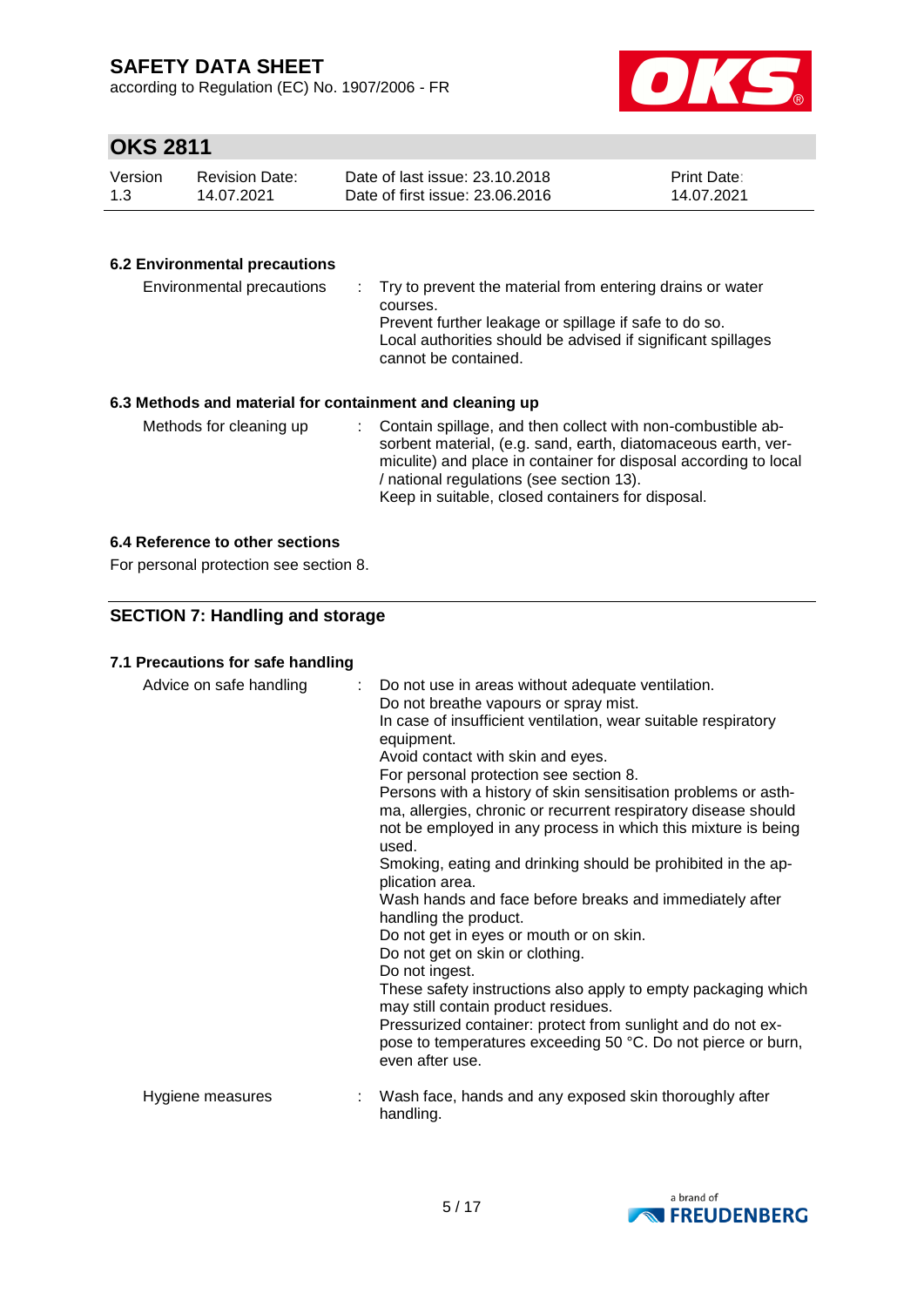according to Regulation (EC) No. 1907/2006 - FR



## **OKS 2811**

| Version | Revision Date: | Date of last issue: 23.10.2018  | <b>Print Date:</b> |
|---------|----------------|---------------------------------|--------------------|
| 1.3     | 14.07.2021     | Date of first issue: 23.06.2016 | 14.07.2021         |

#### **7.2 Conditions for safe storage, including any incompatibilities**

| Requirements for storage<br>areas and containers | BEWARE: Aerosol is pressurized. Keep away from direct sun<br>exposure and temperatures over 50 °C. Do not open by force<br>or throw into fire even after use. Do not spray on flames or<br>red-hot objects. Store in accordance with the particular na-<br>tional regulations.<br>Protect from frost. |
|--------------------------------------------------|-------------------------------------------------------------------------------------------------------------------------------------------------------------------------------------------------------------------------------------------------------------------------------------------------------|
| 7.3 Specific end use(s)                          |                                                                                                                                                                                                                                                                                                       |

Specific use(s) : Specific instructions for handling, not required.

#### **SECTION 8: Exposure controls/personal protection**

#### **8.1 Control parameters**

Contains no substances with occupational exposure limit values.

#### **Derived No Effect Level (DNEL) according to Regulation (EC) No. 1907/2006:**

| Substance name   | End Use        | Exposure routes | Potential health ef-          | Value               |
|------------------|----------------|-----------------|-------------------------------|---------------------|
|                  |                |                 | fects                         |                     |
| propane-1,2-diol | Workers        | Inhalation      | Long-term systemic<br>effects | 168 mg/m3           |
|                  | <b>Workers</b> | Inhalation      | Long-term local ef-<br>fects  | $10 \text{ mg/m}$ 3 |

#### **Predicted No Effect Concentration (PNEC) according to Regulation (EC) No. 1907/2006:**

| Substance name   | <b>Environmental Compartment</b> | Value      |
|------------------|----------------------------------|------------|
| propane-1,2-diol | Water                            | 260 mg/l   |
|                  | Marine water                     | 26 mg/l    |
|                  | Fresh water sediment             | 572 mg/kg  |
|                  | Marine sediment                  | 57,2 mg/kg |
|                  | Soil                             | 50 mg/kg   |

#### **8.2 Exposure controls**

#### **Engineering measures**

Handle only in a place equipped with local exhaust (or other appropriate exhaust).

#### **Personal protective equipment**

| Eye protection     | Safety glasses with side-shields                                                                                                                                                      |
|--------------------|---------------------------------------------------------------------------------------------------------------------------------------------------------------------------------------|
| Hand protection    |                                                                                                                                                                                       |
| Material           | Nitrile rubber                                                                                                                                                                        |
| Break through time | $>10$ min                                                                                                                                                                             |
| Protective index   | Class 1                                                                                                                                                                               |
| Remarks            | For prolonged or repeated contact use protective gloves. The<br>break through time depends amongst other things on the<br>material, the thickness and the type of glove and therefore |

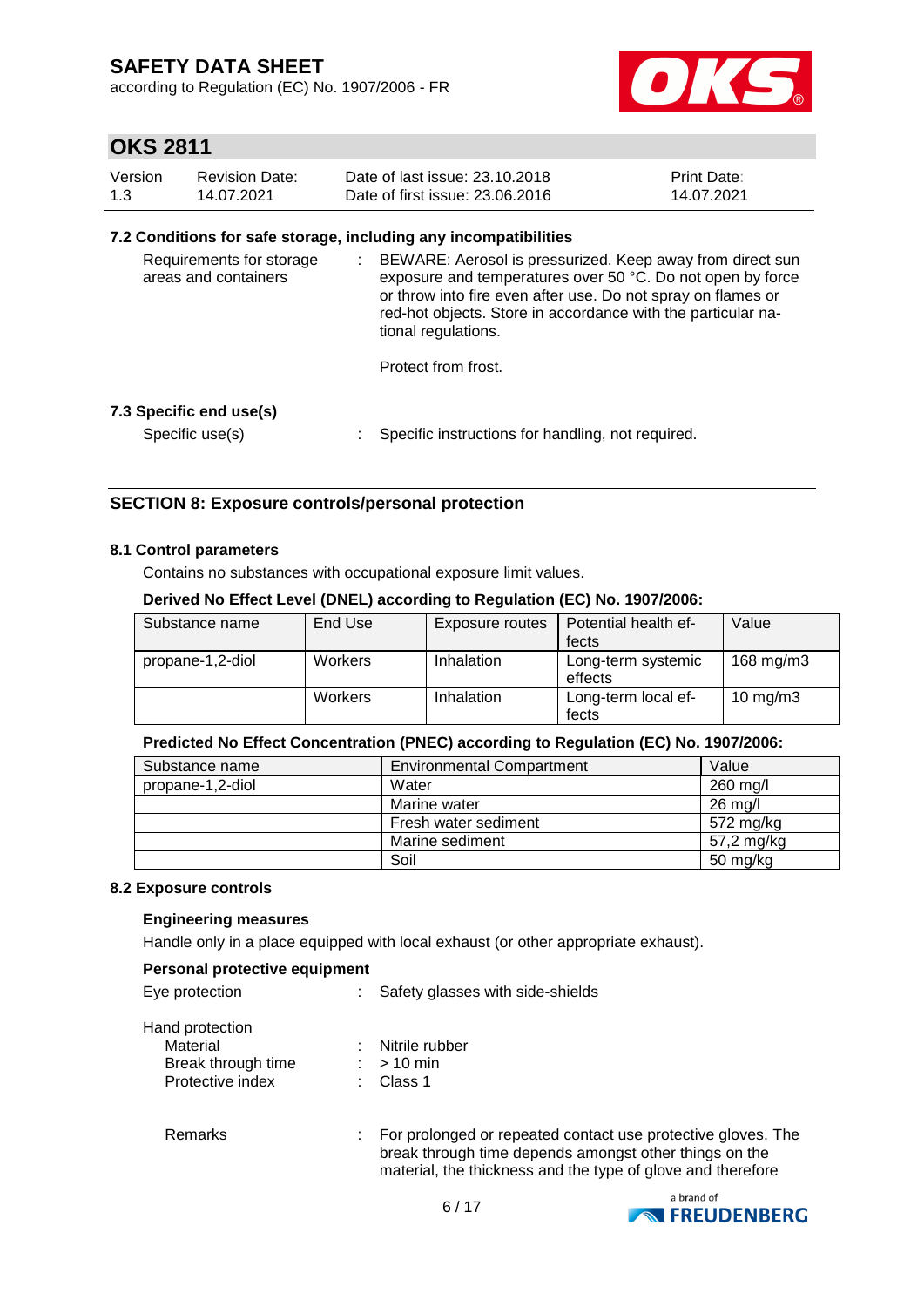according to Regulation (EC) No. 1907/2006 - FR



# **OKS 2811**

| Version<br>1.3 | <b>Revision Date:</b><br>14.07.2021 | Date of last issue: 23.10.2018<br>Date of first issue: 23.06.2016                                                                                                                                                                                                                                             | Print Date:<br>14.07.2021 |
|----------------|-------------------------------------|---------------------------------------------------------------------------------------------------------------------------------------------------------------------------------------------------------------------------------------------------------------------------------------------------------------|---------------------------|
|                |                                     | has to be measured for each case.<br>The selected protective gloves have to satisfy the specifica-<br>tions of Regulation (EU) 2016/425 and the standard EN 374<br>derived from it.                                                                                                                           |                           |
|                | Respiratory protection              | Use respiratory protection unless adequate local exhaust<br>ventilation is provided or exposure assessment demonstrates<br>that exposures are within recommended exposure guidelines.<br>Short term only                                                                                                      |                           |
| Filter type    |                                     | Filter type A-P                                                                                                                                                                                                                                                                                               |                           |
|                | Protective measures                 | The type of protective equipment must be selected according<br>to the concentration and amount of the dangerous substance<br>at the specific workplace.<br>Choose body protection in relation to its type, to the concen-<br>tration and amount of dangerous substances, and to the spe-<br>cific work-place. |                           |

# **SECTION 9: Physical and chemical properties**

#### **9.1 Information on basic physical and chemical properties**

| Appearance                                                              |    | aerosol                               |
|-------------------------------------------------------------------------|----|---------------------------------------|
| Colour                                                                  | ÷. | colourless                            |
| Odour                                                                   |    | characteristic                        |
| <b>Odour Threshold</b>                                                  |    | No data available                     |
|                                                                         |    |                                       |
| рH                                                                      |    | 7,5 $(20 °C)$<br>Concentration: 100 % |
| Melting point/range                                                     | t. | No data available                     |
| Boiling point/boiling range                                             | t. | 100 °C<br>(1.013 hPa)                 |
| Flash point                                                             |    | Not applicable                        |
| Evaporation rate                                                        | t. | No data available                     |
| Flammability (solid, gas)                                               | t. | Not applicable                        |
| Upper explosion limit / Upper : No data available<br>flammability limit |    |                                       |
| Lower explosion limit / Lower : No data available                       |    |                                       |

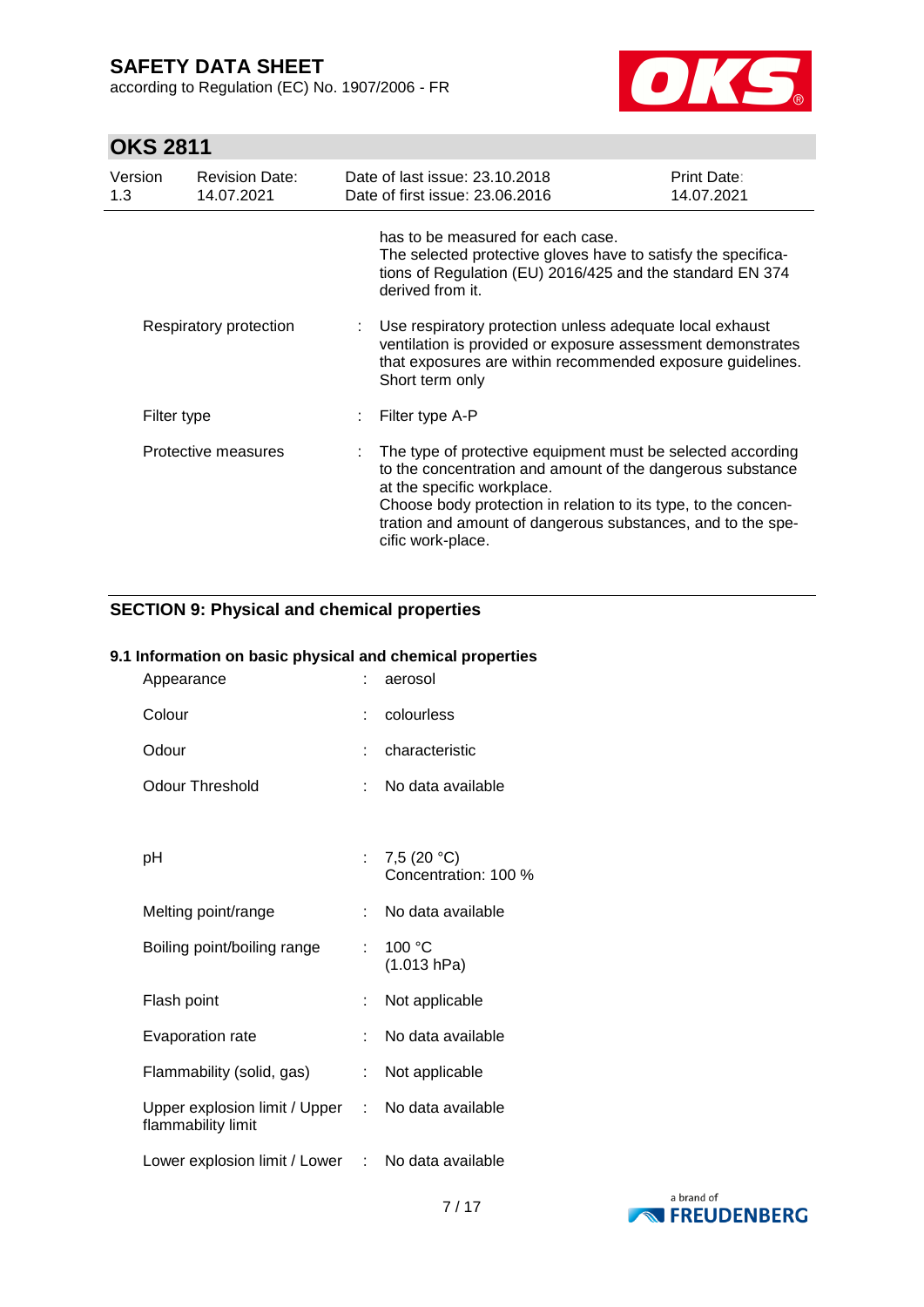according to Regulation (EC) No. 1907/2006 - FR



# **OKS 2811**

| 1.3 | Version             | <b>Revision Date:</b><br>14.07.2021        |                       | Date of last issue: 23.10.2018<br>Date of first issue: 23.06.2016       | Print Date:<br>14.07.2021 |
|-----|---------------------|--------------------------------------------|-----------------------|-------------------------------------------------------------------------|---------------------------|
|     |                     | flammability limit                         |                       |                                                                         |                           |
|     |                     | Vapour pressure                            | ÷.                    | 6.000 hPa (20 °C)                                                       |                           |
|     |                     | Relative vapour density                    | ÷                     | No data available                                                       |                           |
|     |                     | Relative density                           | ÷                     | 1,05 $(20 °C)$<br>Reference substance: Water<br>The value is calculated |                           |
|     | Density             |                                            |                       | $1,05$ g/cm3<br>(20 °C)                                                 |                           |
|     | <b>Bulk density</b> |                                            | ÷                     | No data available                                                       |                           |
|     |                     | Solubility(ies)<br>Water solubility        | ÷                     | soluble                                                                 |                           |
|     |                     | Solubility in other solvents               | $\mathbb{C}^{\times}$ | No data available                                                       |                           |
|     |                     | Partition coefficient: n-<br>octanol/water |                       | No data available                                                       |                           |
|     |                     | Auto-ignition temperature                  | ÷                     | 371 °C                                                                  |                           |
|     |                     | Decomposition temperature                  | ÷                     | No data available                                                       |                           |
|     | Viscosity           | Viscosity, dynamic                         | ÷                     | No data available                                                       |                           |
|     |                     | Viscosity, kinematic                       | ÷.                    | $<$ 20,5 mm2/s (40 °C)                                                  |                           |
|     |                     | <b>Explosive properties</b>                | t                     | Not explosive                                                           |                           |
|     |                     | Oxidizing properties                       |                       | No data available                                                       |                           |
|     |                     | 9.2 Other information<br>Sublimation point |                       | No data available                                                       |                           |
|     |                     | Metal corrosion rate                       |                       | Not corrosive to metals                                                 |                           |
|     | Self-ignition       |                                            |                       | not auto-flammable                                                      |                           |

### **SECTION 10: Stability and reactivity**

#### **10.1 Reactivity**

No hazards to be specially mentioned.

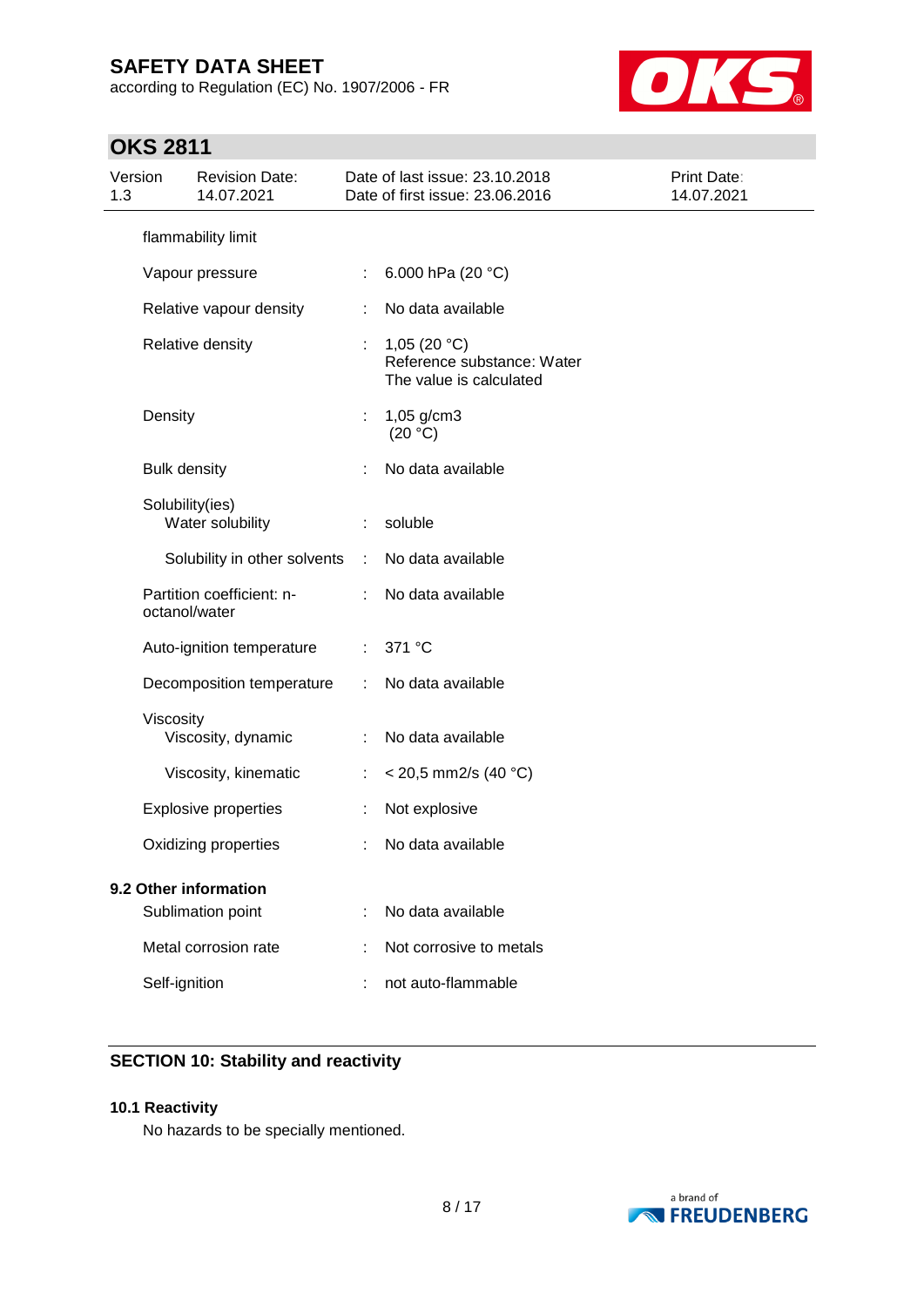according to Regulation (EC) No. 1907/2006 - FR



# **OKS 2811**

| Version | Revision Date: | Date of last issue: 23.10.2018  | <b>Print Date:</b> |
|---------|----------------|---------------------------------|--------------------|
| 1.3     | 14.07.2021     | Date of first issue: 23,06,2016 | 14.07.2021         |

#### **10.2 Chemical stability**

Stable under normal conditions.

#### **10.3 Possibility of hazardous reactions**

| Hazardous reactions |  | No dangerous reaction known under conditions of normal use. |
|---------------------|--|-------------------------------------------------------------|
|---------------------|--|-------------------------------------------------------------|

#### **10.4 Conditions to avoid**

Conditions to avoid : No conditions to be specially mentioned.

#### **10.5 Incompatible materials**

Materials to avoid : No materials to be especially mentioned.

#### **10.6 Hazardous decomposition products**

No decomposition if stored and applied as directed.

#### **SECTION 11: Toxicological information**

#### **11.1 Information on toxicological effects**

#### **Acute toxicity**

| <b>Product:</b>                  |                                                                                                                       |
|----------------------------------|-----------------------------------------------------------------------------------------------------------------------|
| Acute oral toxicity              | Remarks: This information is not available.                                                                           |
| Acute inhalation toxicity        | Symptoms: Inhalation may provoke the following symptoms:,<br>Respiratory disorder                                     |
|                                  | Acute toxicity estimate: $>$ 5 mg/l<br>Exposure time: 4 h<br>Test atmosphere: dust/mist<br>Method: Calculation method |
| Acute dermal toxicity            | Symptoms: Redness, Local irritation                                                                                   |
| <b>Components:</b>               |                                                                                                                       |
| sodium N-lauroyIsarcosinate:     |                                                                                                                       |
| Acute inhalation toxicity        | : $LC50$ (Rat): 0,5 mg/l<br>Exposure time: 4 h<br>Test atmosphere: dust/mist                                          |
| <b>Skin corrosion/irritation</b> |                                                                                                                       |
| <b>Product:</b>                  |                                                                                                                       |

| Remarks | This information is not available. |
|---------|------------------------------------|
|---------|------------------------------------|

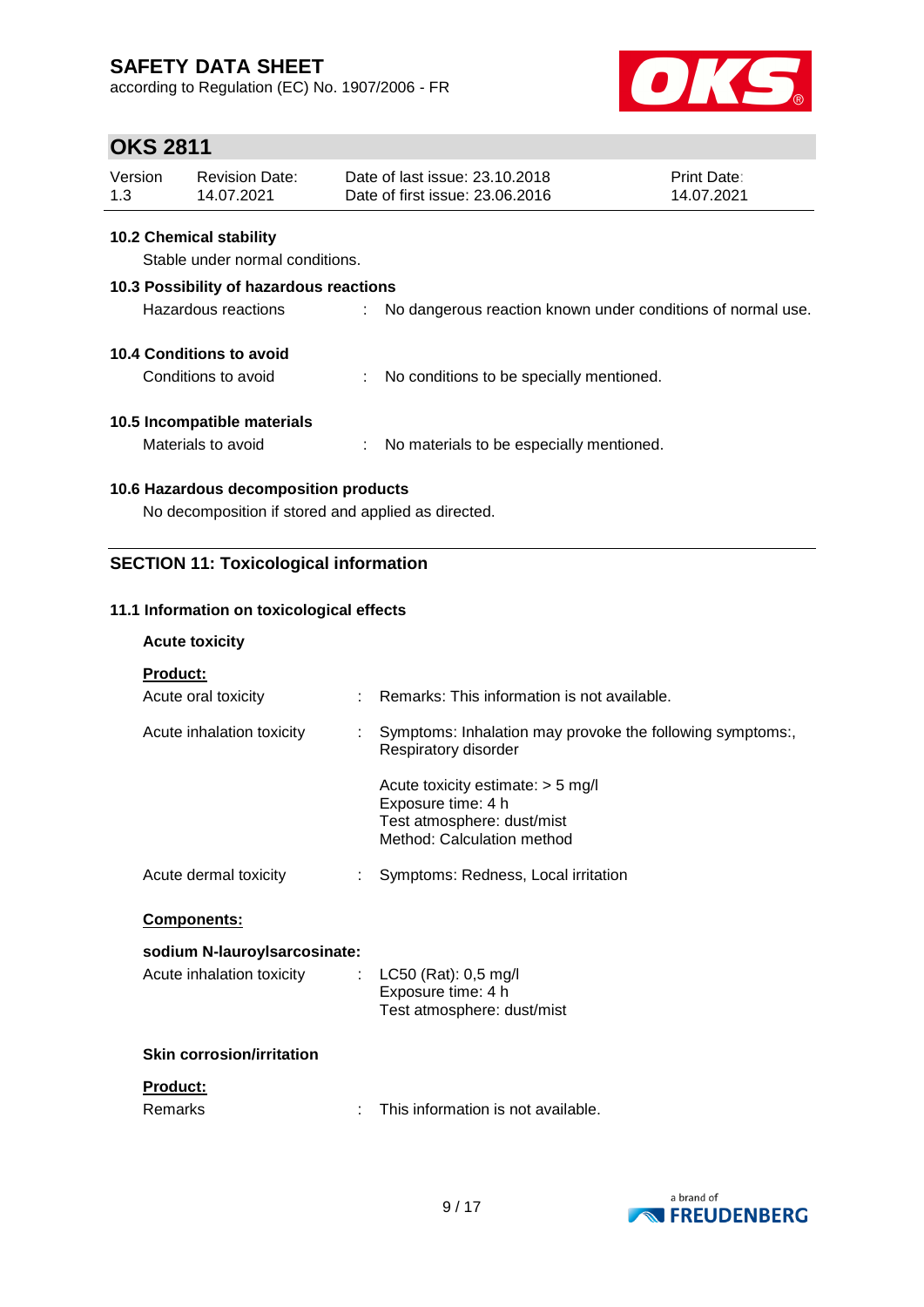according to Regulation (EC) No. 1907/2006 - FR



# **OKS 2811**

| Version<br>1.3 |                                       | <b>Revision Date:</b><br>14.07.2021   |   | Date of last issue: 23.10.2018<br>Date of first issue: 23.06.2016 | <b>Print Date:</b><br>14.07.2021 |  |  |  |  |  |
|----------------|---------------------------------------|---------------------------------------|---|-------------------------------------------------------------------|----------------------------------|--|--|--|--|--|
|                |                                       | Components:                           |   |                                                                   |                                  |  |  |  |  |  |
|                | sodium N-lauroylsarcosinate:          |                                       |   |                                                                   |                                  |  |  |  |  |  |
|                | Result                                |                                       |   | Severe skin irritation                                            |                                  |  |  |  |  |  |
|                | Amines, coco alkyldimethyl, N-oxides: |                                       |   |                                                                   |                                  |  |  |  |  |  |
|                | Result                                |                                       |   | Irritating to skin.                                               |                                  |  |  |  |  |  |
|                | Serious eye damage/eye irritation     |                                       |   |                                                                   |                                  |  |  |  |  |  |
|                | Product:                              |                                       |   |                                                                   |                                  |  |  |  |  |  |
|                | Remarks                               |                                       |   | Contact with eyes may cause irritation.                           |                                  |  |  |  |  |  |
|                |                                       | Components:                           |   |                                                                   |                                  |  |  |  |  |  |
|                |                                       | <b>Sodium Cocoamphopropionate:</b>    |   |                                                                   |                                  |  |  |  |  |  |
|                | Result                                |                                       | ÷ | Risk of serious damage to eyes.                                   |                                  |  |  |  |  |  |
|                |                                       | sodium N-lauroyIsarcosinate:          |   |                                                                   |                                  |  |  |  |  |  |
|                | Result                                |                                       |   | Risk of serious damage to eyes.                                   |                                  |  |  |  |  |  |
|                |                                       | Amines, coco alkyldimethyl, N-oxides: |   |                                                                   |                                  |  |  |  |  |  |
|                | Result                                |                                       |   | Risk of serious damage to eyes.                                   |                                  |  |  |  |  |  |
|                |                                       | Respiratory or skin sensitisation     |   |                                                                   |                                  |  |  |  |  |  |
|                | Product:                              |                                       |   |                                                                   |                                  |  |  |  |  |  |
|                | Remarks                               |                                       |   | This information is not available.                                |                                  |  |  |  |  |  |
|                |                                       | Components:                           |   |                                                                   |                                  |  |  |  |  |  |
|                |                                       | <b>Sodium Cocoamphopropionate:</b>    |   |                                                                   |                                  |  |  |  |  |  |
|                | Assessment                            |                                       |   | May cause sensitisation by skin contact.                          |                                  |  |  |  |  |  |
|                |                                       | <b>Germ cell mutagenicity</b>         |   |                                                                   |                                  |  |  |  |  |  |
|                | Product:                              |                                       |   |                                                                   |                                  |  |  |  |  |  |
|                |                                       | Genotoxicity in vitro                 |   | Remarks: No data available                                        |                                  |  |  |  |  |  |
|                |                                       | Genotoxicity in vivo                  |   | Remarks: No data available                                        |                                  |  |  |  |  |  |
|                |                                       | Carcinogenicity                       |   |                                                                   |                                  |  |  |  |  |  |
|                | Product:                              |                                       |   |                                                                   |                                  |  |  |  |  |  |
|                | Remarks                               |                                       |   | No data available                                                 |                                  |  |  |  |  |  |

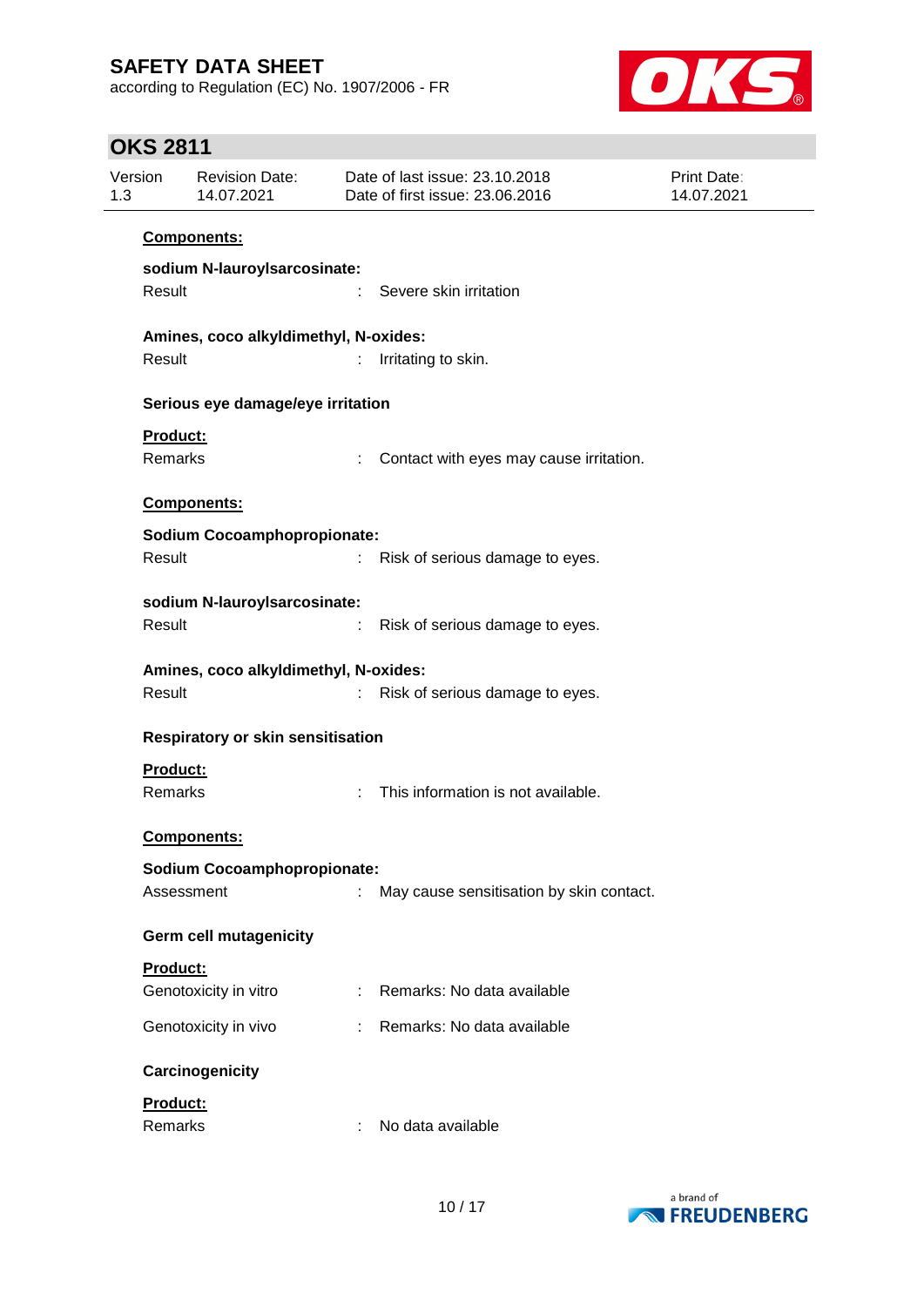according to Regulation (EC) No. 1907/2006 - FR



# **OKS 2811**

| Version<br>1.3 |                 | <b>Revision Date:</b><br>14.07.2021 |    | Date of last issue: 23.10.2018<br>Date of first issue: 23.06.2016                               | Print Date:<br>14.07.2021 |
|----------------|-----------------|-------------------------------------|----|-------------------------------------------------------------------------------------------------|---------------------------|
|                |                 | <b>Reproductive toxicity</b>        |    |                                                                                                 |                           |
|                | Product:        |                                     |    |                                                                                                 |                           |
|                |                 | Effects on fertility                | ÷. | Remarks: No data available                                                                      |                           |
|                | ment            | Effects on foetal develop-          |    | : Remarks: No data available                                                                    |                           |
|                |                 | <b>Repeated dose toxicity</b>       |    |                                                                                                 |                           |
|                | <b>Product:</b> |                                     |    |                                                                                                 |                           |
|                | Remarks         |                                     | ÷. | This information is not available.                                                              |                           |
|                |                 | <b>Aspiration toxicity</b>          |    |                                                                                                 |                           |
|                | <b>Product:</b> |                                     |    |                                                                                                 |                           |
|                |                 | This information is not available.  |    |                                                                                                 |                           |
|                |                 | <b>Further information</b>          |    |                                                                                                 |                           |
|                | <b>Product:</b> |                                     |    |                                                                                                 |                           |
|                | Remarks         |                                     | ÷  | Information given is based on data on the components and<br>the toxicology of similar products. |                           |

### **SECTION 12: Ecological information**

#### **12.1 Toxicity**

| <b>Product:</b>                                        |         |                              |
|--------------------------------------------------------|---------|------------------------------|
| Toxicity to fish                                       |         | Remarks: No data available   |
| Toxicity to daphnia and other<br>aquatic invertebrates |         | : Remarks: No data available |
| Toxicity to algae/aquatic<br>plants                    |         | Remarks: No data available   |
| Toxicity to microorganisms                             | ٠<br>Ĭ. | Remarks: No data available   |

#### **Components:**

**Amines, coco alkyldimethyl, N-oxides:**

#### **Ecotoxicology Assessment**

Acute aquatic toxicity : Very toxic to aquatic life.

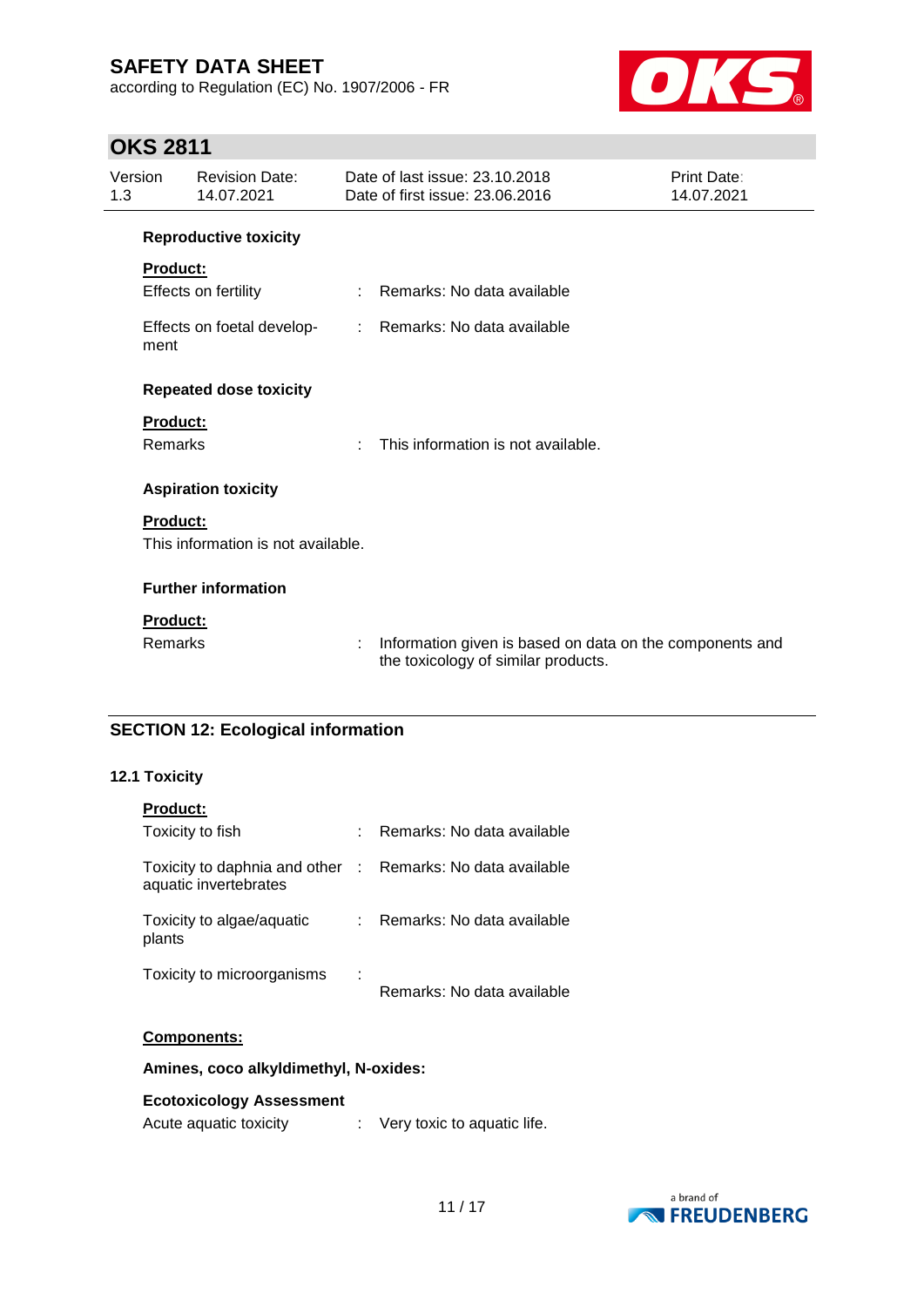according to Regulation (EC) No. 1907/2006 - FR



# **OKS 2811**

| Version<br>1.3 |                 | <b>Revision Date:</b><br>14.07.2021                |      | Date of last issue: 23.10.2018<br>Date of first issue: 23.06.2016                                                                                                                                                                                                         | <b>Print Date:</b><br>14.07.2021 |  |  |  |  |  |
|----------------|-----------------|----------------------------------------------------|------|---------------------------------------------------------------------------------------------------------------------------------------------------------------------------------------------------------------------------------------------------------------------------|----------------------------------|--|--|--|--|--|
|                |                 | 12.2 Persistence and degradability                 |      |                                                                                                                                                                                                                                                                           |                                  |  |  |  |  |  |
|                | <b>Product:</b> |                                                    |      |                                                                                                                                                                                                                                                                           |                                  |  |  |  |  |  |
|                |                 | Biodegradability                                   |      | Remarks: No data available                                                                                                                                                                                                                                                |                                  |  |  |  |  |  |
|                | ity             | Physico-chemical removabil-                        | - to | Remarks: No data available                                                                                                                                                                                                                                                |                                  |  |  |  |  |  |
|                |                 | 12.3 Bioaccumulative potential                     |      |                                                                                                                                                                                                                                                                           |                                  |  |  |  |  |  |
|                | Product:        | <b>Bioaccumulation</b>                             |      | Remarks: This mixture contains no substance considered to<br>be persistent, bioaccumulating and toxic (PBT).<br>This mixture contains no substance considered to be very<br>persistent and very bioaccumulating (vPvB).                                                   |                                  |  |  |  |  |  |
|                |                 | 12.4 Mobility in soil                              |      |                                                                                                                                                                                                                                                                           |                                  |  |  |  |  |  |
|                | Product:        |                                                    |      |                                                                                                                                                                                                                                                                           |                                  |  |  |  |  |  |
|                | <b>Mobility</b> |                                                    |      | Remarks: No data available                                                                                                                                                                                                                                                |                                  |  |  |  |  |  |
|                |                 | Distribution among environ-<br>mental compartments |      | Remarks: No data available                                                                                                                                                                                                                                                |                                  |  |  |  |  |  |
|                |                 | 12.5 Results of PBT and vPvB assessment            |      |                                                                                                                                                                                                                                                                           |                                  |  |  |  |  |  |
|                | Product:        |                                                    |      |                                                                                                                                                                                                                                                                           |                                  |  |  |  |  |  |
|                | Assessment      |                                                    |      | This substance/mixture contains no components considered<br>to be either persistent, bioaccumulative and toxic (PBT), or<br>very persistent and very bioaccumulative (vPvB) at levels of<br>0.1% or higher                                                                |                                  |  |  |  |  |  |
|                |                 | 12.6 Other adverse effects                         |      |                                                                                                                                                                                                                                                                           |                                  |  |  |  |  |  |
|                | <b>Product:</b> |                                                    |      |                                                                                                                                                                                                                                                                           |                                  |  |  |  |  |  |
|                | tial            | Endocrine disrupting poten-                        |      | The substance/mixture does not contain components consid-<br>ered to have endocrine disrupting properties according to<br>REACH Article 57(f) or Commission Delegated regulation<br>(EU) 2017/2100 or Commission Regulation (EU) 2018/605 at<br>levels of 0.1% or higher. |                                  |  |  |  |  |  |
|                | mation          | Additional ecological infor-                       |      | No information on ecology is available.                                                                                                                                                                                                                                   |                                  |  |  |  |  |  |

## **SECTION 13: Disposal considerations**

#### **13.1 Waste treatment methods**

Product : Do not dispose of with domestic refuse.

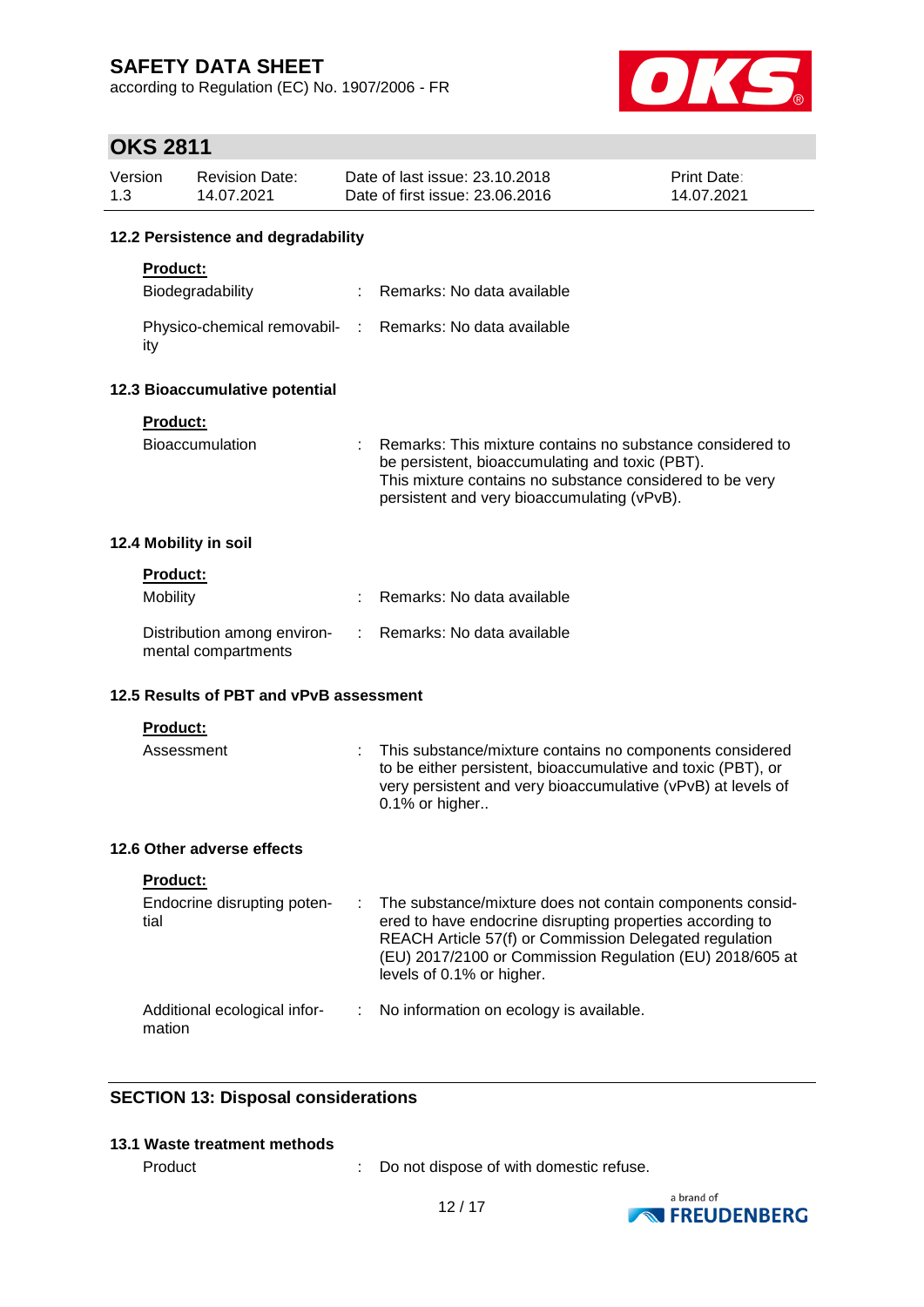according to Regulation (EC) No. 1907/2006 - FR



# **OKS 2811**

| Version<br>1.3         | <b>Revision Date:</b><br>14.07.2021 | Date of last issue: 23.10.2018<br>Date of first issue: 23.06.2016                                                                                                                                                     | <b>Print Date:</b><br>14.07.2021 |
|------------------------|-------------------------------------|-----------------------------------------------------------------------------------------------------------------------------------------------------------------------------------------------------------------------|----------------------------------|
|                        |                                     | Dispose of as hazardous waste in compliance with local and<br>national regulations.                                                                                                                                   |                                  |
|                        |                                     | Waste codes should be assigned by the user based on the<br>application for which the product was used.                                                                                                                |                                  |
| Contaminated packaging |                                     | : Packaging that is not properly emptied must be disposed of as<br>the unused product.<br>Offer empty spray cans to an established disposal company.<br>Pressurized container: Do not pierce or burn, even after use. |                                  |
|                        |                                     | The following Waste Codes are only suggestions:                                                                                                                                                                       |                                  |
|                        | Waste Code                          | : unused product, packagings not completely emptied<br>16 05 04*, gases in pressure containers (including halons)<br>containing hazardous substances                                                                  |                                  |

### **SECTION 14: Transport information**

#### **14.1 UN number**

| <b>ADN</b>                      |    | $:$ UN 1950             |
|---------------------------------|----|-------------------------|
| <b>ADR</b>                      | t. | <b>UN 1950</b>          |
| <b>RID</b>                      | t. | <b>UN 1950</b>          |
| <b>IMDG</b>                     |    | : UN 1950               |
| <b>IATA</b>                     | t. | <b>UN 1950</b>          |
| 14.2 UN proper shipping name    |    |                         |
| <b>ADN</b>                      |    | : AEROSOLS              |
| <b>ADR</b>                      | t. | <b>AEROSOLS</b>         |
| <b>RID</b>                      | t. | <b>AEROSOLS</b>         |
| <b>IMDG</b>                     |    | : AEROSOLS              |
| <b>IATA</b>                     | t. | Aerosols, non-flammable |
| 14.3 Transport hazard class(es) |    |                         |
| <b>ADN</b>                      |    | $\therefore$ 2          |
| <b>ADR</b>                      |    | $\therefore$ 2          |
| <b>RID</b>                      |    | $\therefore$ 2          |
| <b>IMDG</b>                     |    | : 2.2                   |
| <b>IATA</b>                     |    | $\therefore$ 2.2        |
| 14.4 Packing group              |    |                         |
|                                 |    |                         |

**ADN**

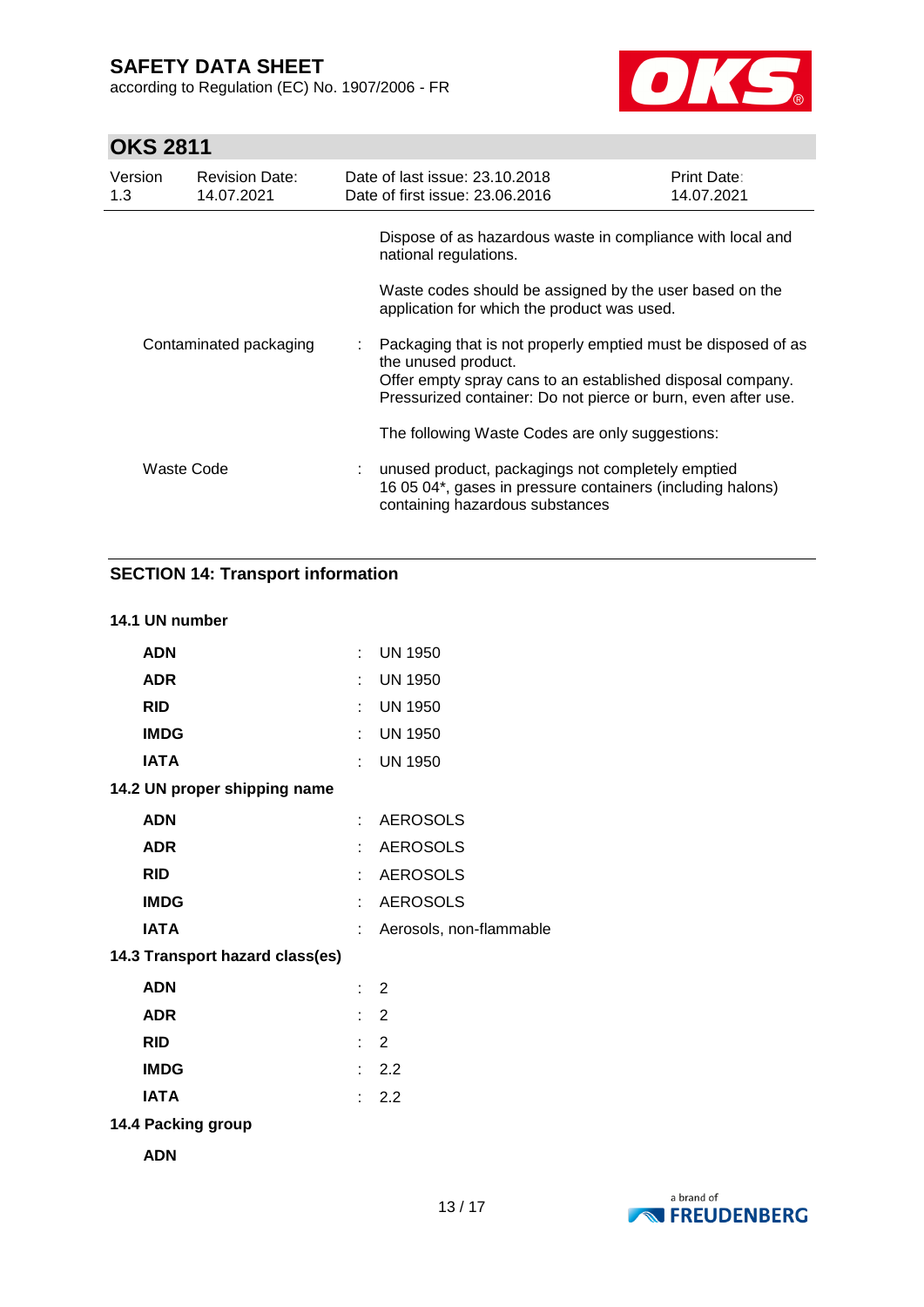according to Regulation (EC) No. 1907/2006 - FR



# **OKS 2811**

| 1.3 | Version                           | <b>Revision Date:</b><br>14.07.2021                                                                  |                            | Date of last issue: 23.10.2018<br>Date of first issue: 23.06.2016         | <b>Print Date:</b><br>14.07.2021 |
|-----|-----------------------------------|------------------------------------------------------------------------------------------------------|----------------------------|---------------------------------------------------------------------------|----------------------------------|
|     | Labels                            | Packing group<br><b>Classification Code</b>                                                          | t,                         | Not assigned by regulation<br>5A<br>2.2                                   |                                  |
|     | <b>ADR</b><br>Labels              | Packing group<br><b>Classification Code</b><br>Tunnel restriction code                               |                            | Not assigned by regulation<br>5A<br>2.2<br>(E)                            |                                  |
|     | <b>RID</b><br>Labels              | Packing group<br><b>Classification Code</b><br>Hazard Identification Number :                        |                            | Not assigned by regulation<br>5A<br>20<br>2.2                             |                                  |
|     | <b>IMDG</b><br>Labels<br>EmS Code | Packing group                                                                                        | $\mathcal{L}^{\text{max}}$ | Not assigned by regulation<br>2.2<br>$F-D, S-U$                           |                                  |
|     | aircraft)<br>Labels               | <b>IATA (Cargo)</b><br>Packing instruction (cargo<br>Packing instruction (LQ)<br>Packing group       |                            | 203<br>Y203<br>Not assigned by regulation<br>Non-flammable, non-toxic Gas |                                  |
|     | ger aircraft)<br>Labels           | <b>IATA (Passenger)</b><br>Packing instruction (passen-<br>Packing instruction (LQ)<br>Packing group | ÷.                         | 203<br>Y203<br>Not assigned by regulation<br>Non-flammable, non-toxic Gas |                                  |
|     |                                   | <b>14.5 Environmental hazards</b>                                                                    |                            |                                                                           |                                  |
|     | <b>ADN</b>                        | Environmentally hazardous                                                                            |                            | no                                                                        |                                  |
|     | <b>ADR</b>                        | Environmentally hazardous                                                                            |                            | no                                                                        |                                  |
|     | <b>RID</b>                        | Environmentally hazardous                                                                            |                            | no                                                                        |                                  |
|     | <b>IMDG</b>                       | Marine pollutant                                                                                     |                            | no                                                                        |                                  |
|     |                                   | <b>IATA (Passenger)</b><br>Environmentally hazardous                                                 |                            | no                                                                        |                                  |
|     |                                   | <b>IATA (Cargo)</b><br>Environmentally hazardous                                                     |                            | no                                                                        |                                  |

#### **14.6 Special precautions for user**

The transport classification(s) provided herein are for informational purposes only, and solely based upon the properties of the unpackaged material as it is described within this Safety Data

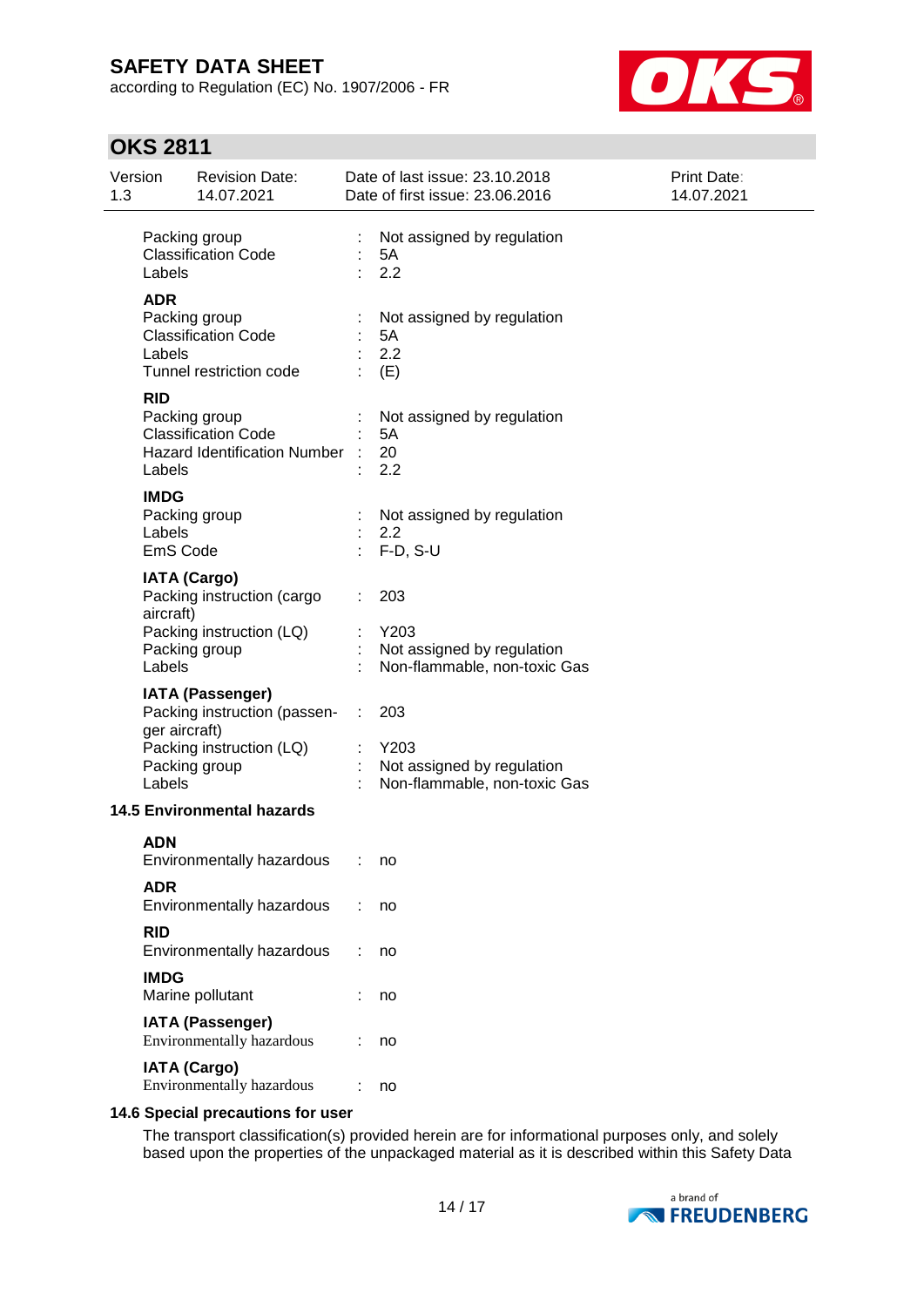according to Regulation (EC) No. 1907/2006 - FR



## **OKS 2811**

| Version | Revision Date: | Date of last issue: 23.10.2018  | <b>Print Date:</b> |
|---------|----------------|---------------------------------|--------------------|
| 1.3     | 14.07.2021     | Date of first issue: 23,06,2016 | 14.07.2021         |

Sheet. Transportation classifications may vary by mode of transportation, package sizes, and variations in regional or country regulations.

#### **14.7 Transport in bulk according to Annex II of Marpol and the IBC Code**

Remarks : Not applicable for product as supplied.

#### **SECTION 15: Regulatory information**

#### **15.1 Safety, health and environmental regulations/legislation specific for the substance or mixture**

| REACH - Candidate List of Substances of Very High<br>Concern for Authorisation (Article 59).                                                         |    | : This product does not contain sub-<br>stances of very high concern (Regu-<br>lation (EC) No 1907/2006 (REACH),<br>Article 57). |
|------------------------------------------------------------------------------------------------------------------------------------------------------|----|----------------------------------------------------------------------------------------------------------------------------------|
| REACH - List of substances subject to authorisation<br>(Annex XIV)                                                                                   |    | Not applicable                                                                                                                   |
| Regulation (EC) No 1005/2009 on substances that de-<br>plete the ozone layer                                                                         | ÷. | Not applicable                                                                                                                   |
| Regulation (EU) 2019/1021 on persistent organic pollu-<br>tants (recast)                                                                             | ÷. | Not applicable                                                                                                                   |
| Regulation (EC) No 649/2012 of the European Parlia-<br>ment and the Council concerning the export and import<br>of dangerous chemicals               | ÷  | Not applicable                                                                                                                   |
| REACH - Restrictions on the manufacture, placing on<br>the market and use of certain dangerous substances,<br>preparations and articles (Annex XVII) | ÷. | Not applicable                                                                                                                   |

Seveso III: Directive 2012/18/EU of the European Parliament and of the Council on the control of major-accident hazards involving dangerous substances. Not applicable

| Occupational Illnesses (R-<br>461-3, France)                                                   | $: 84, 49, 49$ bis                                                                                                                                                     |
|------------------------------------------------------------------------------------------------|------------------------------------------------------------------------------------------------------------------------------------------------------------------------|
| Reinforced medical supervi-<br>sion (R4624-18)                                                 | : The product has no CMR properties                                                                                                                                    |
| Installations classified for the<br>protection of the environment<br>(Environment Code R511-9) | 4734                                                                                                                                                                   |
| Volatile organic compounds                                                                     | Directive 2010/75/EU of 24 November 2010 on industrial<br>emissions (integrated pollution prevention and control)<br>Volatile organic compounds (VOC) content: 35,18 % |

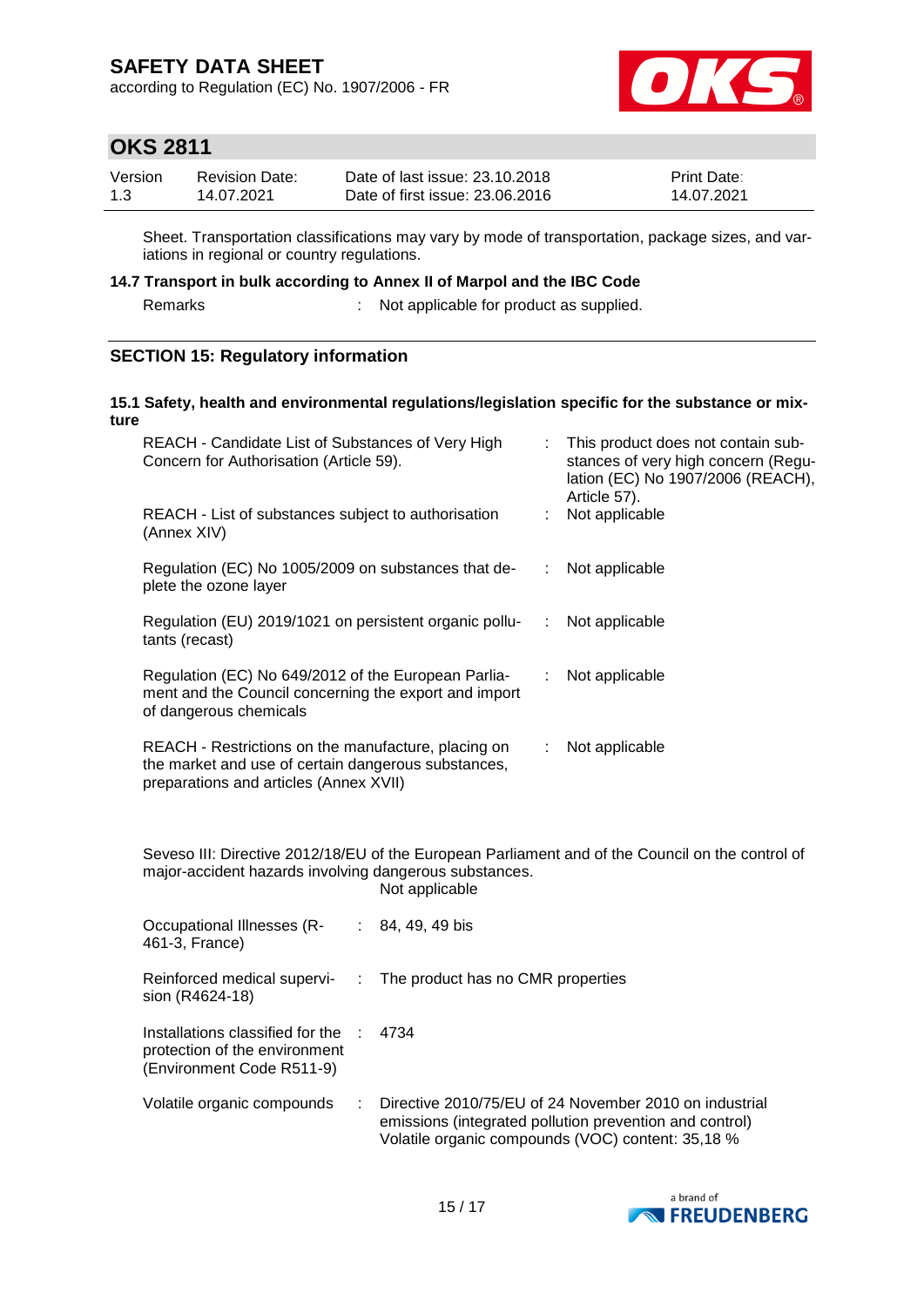according to Regulation (EC) No. 1907/2006 - FR



### **OKS 2811**

| Version | <b>Revision Date:</b> | Date of last issue: 23.10.2018  | <b>Print Date:</b> |
|---------|-----------------------|---------------------------------|--------------------|
| 1.3     | 14.07.2021            | Date of first issue: 23,06,2016 | 14.07.2021         |

#### **15.2 Chemical safety assessment**

This information is not available.

#### **SECTION 16: Other information**

#### **Full text of H-Statements**

| H270 | : May cause or intensify fire; oxidizer.              |
|------|-------------------------------------------------------|
| H280 | : Contains gas under pressure; may explode if heated. |
| H315 | Causes skin irritation.                               |
| H317 | : May cause an allergic skin reaction.                |
| H318 | : Causes serious eye damage.                          |
| H330 | : Fatal if inhaled.                                   |
| H400 | : Very toxic to aquatic life.                         |
|      |                                                       |

#### **Full text of other abbreviations**

ADN - European Agreement concerning the International Carriage of Dangerous Goods by Inland Waterways; ADR - European Agreement concerning the International Carriage of Dangerous Goods by Road; AIIC - Australian Inventory of Industrial Chemicals; ASTM - American Society for the Testing of Materials; bw - Body weight; CLP - Classification Labelling Packaging Regulation; Regulation (EC) No 1272/2008; CMR - Carcinogen, Mutagen or Reproductive Toxicant; DIN - Standard of the German Institute for Standardisation; DSL - Domestic Substances List (Canada); ECHA - European Chemicals Agency; EC-Number - European Community number; ECx - Concentration associated with x% response; ELx - Loading rate associated with x% response; EmS - Emergency Schedule; ENCS - Existing and New Chemical Substances (Japan); ErCx - Concentration associated with x% growth rate response; GHS - Globally Harmonized System; GLP - Good Laboratory Practice; IARC - International Agency for Research on Cancer; IATA - International Air Transport Association; IBC - International Code for the Construction and Equipment of Ships carrying Dangerous Chemicals in Bulk; IC50 - Half maximal inhibitory concentration; ICAO - International Civil Aviation Organization; IECSC - Inventory of Existing Chemical Substances in China; IMDG - International Maritime Dangerous Goods; IMO - International Maritime Organization; ISHL - Industrial Safety and Health Law (Japan); ISO - International Organisation for Standardization; KECI - Korea Existing Chemicals Inventory; LC50 - Lethal Concentration to 50 % of a test population; LD50 - Lethal Dose to 50% of a test population (Median Lethal Dose); MARPOL - International Convention for the Prevention of Pollution from Ships; n.o.s. - Not Otherwise Specified; NO(A)EC - No Observed (Adverse) Effect Concentration; NO(A)EL - No Observed (Adverse) Effect Level; NOELR - No Observable Effect Loading Rate; NZIoC - New Zealand Inventory of Chemicals; OECD - Organization for Economic Co-operation and Development; OPPTS - Office of Chemical Safety and Pollution Prevention; PBT - Persistent, Bioaccumulative and Toxic substance; PICCS - Philippines Inventory of Chemicals and Chemical Substances; (Q)SAR - (Quantitative) Structure Activity Relationship; REACH - Regulation (EC) No 1907/2006 of the European Parliament and of the Council concerning the Registration, Evaluation, Authorisation and Restriction of Chemicals; RID - Regulations concerning the International Carriage of Dangerous Goods by Rail; SADT - Self-Accelerating Decomposition Temperature; SDS - Safety Data Sheet; SVHC - Substance of Very High Concern; TCSI - Taiwan Chemical Substance Inventory; TRGS - Technical Rule for Hazardous Substances; TSCA - Toxic Substances Control Act (United States); UN - United Nations; vPvB - Very Persistent and Very Bioaccumulative